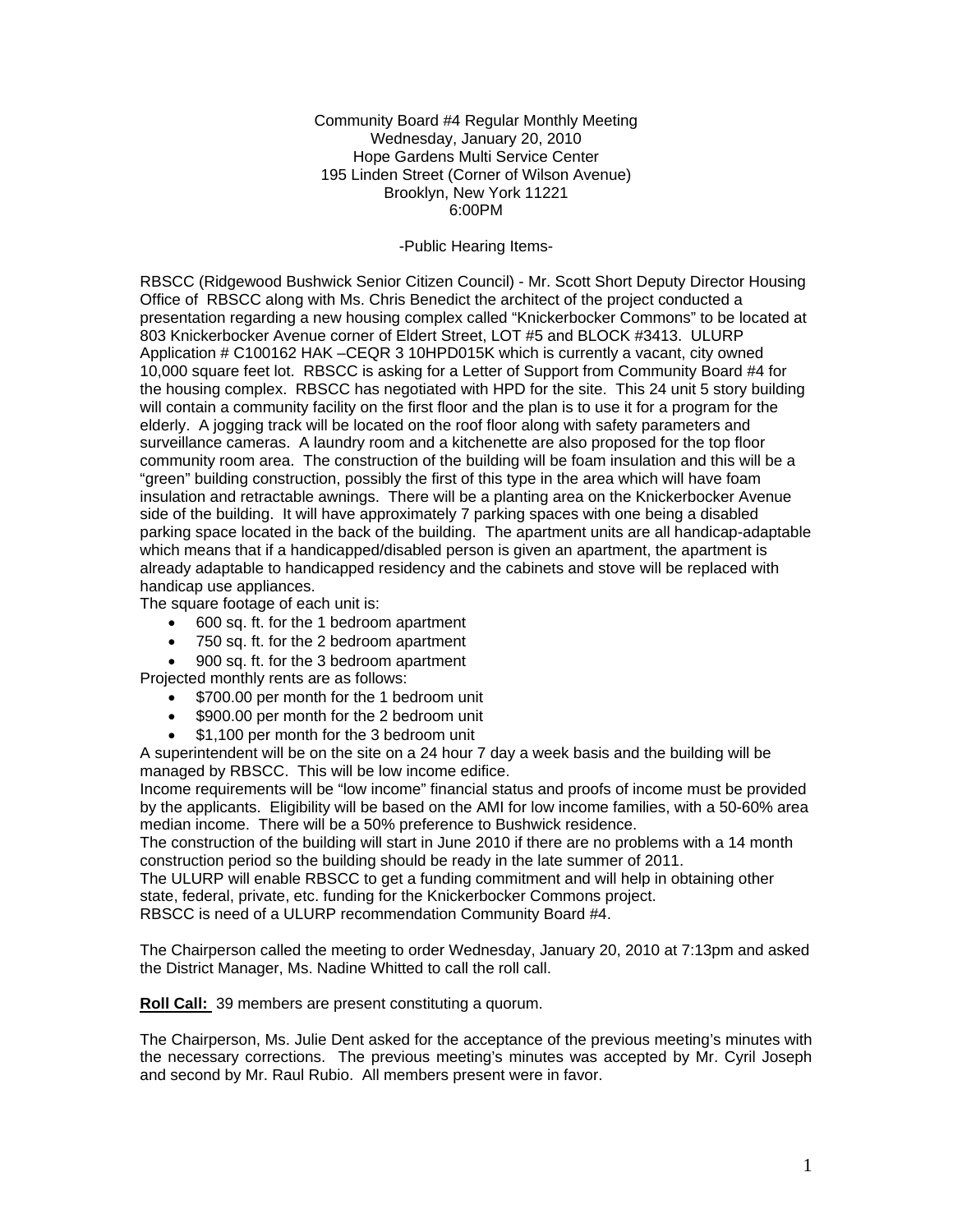# **Chairperson's Report:**

Ms. Dent welcomed all in attendance to the first Community Board meeting of 2010.

The Chairperson then asked that the Elected Officials and/or their representatives stand to introduce themselves and give out their respective telephone numbers.

1) Roy Sawyer – Assemblyman Darryl Towns, 840 Jamaica Avenue, 718-235-5627

2) Italia Guerrero – Brooklyn Borough President's Office, 209 Joralemon St. 718-802-4032

3) Allison Frost - Assemblyman Vito Lopez, 434 South 5<sup>th</sup> Street, 718-963-7029

4) Johnny Joyner – Senator Martin Dilan, 786 Knickerbocker Ave., 718-573-1726

5) Alejandro Echeverri – Councilmember Diana Reyna, 217 Havemeyer Street, 718-963-3141

6) Manny Burgos – Assemblyman Darryl Towns, 840 Jamaica Avenue, 718-235-5627

7) Judith Rodriguez – NYC Comptroller John C. Liu, 212-669-8720

8) Raphael Espinal - Councilman Erik Dilan, 387 Arlington Avenue, 718-642-8664

9) Maritza Davilla – Female District Leader of the  $53<sup>rd</sup>$  District, 718-366-3800

10) Yanuski Rodriquez – District Attorney Charles Hynes, 718-250-2565

The Chairperson welcomed the newly appointed Community Board #4 board members Mr. William Harris and Ms. Margaret Nieves.

Information will be forthcoming in the mail for the new board members from the Borough President's Office regarding training.

The Chairperson acknowledges the presence of Detective Dennis Diaz and Sergeant Duffy, New York's Finest from the 83<sup>rd</sup> Precinct and thanked them both for coming to tonight's meeting.

It is highly speculated that the Mayor will appoint a Charter Revision Commission in the very near future that will have the role of reviewing and recommending the abolishment of the Office of the Public Advocate, Borough Presidents and Community Boards. We are assured that many public forums and opportunities for community residents, citizens and voters to express, understand and weigh in their sentiments will be available.

The chairperson is encouraging all, including board members to begin a letter writing campaign to the elected officials to let them know the importance of Community Boards. Please make sure that the Community Board's office receives a copy of each letter mailed. A list of each of the elected officials and their corresponding address in the Community Board 4's district was available.

The Chairperson and the District Manager have been to several meetings regarding this matter and they would like to organize so that they can be proactive in stopping this action from going into place.

The American Red Cross has provided information to the board regarding their responses within the district from July through November 2009:

| # of clients served | Responses | Clients Financial Assistance provided |
|---------------------|-----------|---------------------------------------|
| 216                 |           | \$13, 318                             |

Questions or comments concerning the Red Cross activities in our district can be directed to the Director of Government Relations Mr. Alexander Lutz at Lutza@nyredcross.org.

The Brooklyn Public Library had to extend the closure of the Dekalb Branch Library located at 790 Bushwick Avenue until January 2010. The library re-opened on Tuesday, January 19, 2010 with a new roof.

Woodhull Medical Center will hold their annual Legislative Breakfast on Friday February 5, 2010 at 10am. This year's theme is "Promoting Good Health in a Challenging Economy". Those interested in attending please  $RSVP$  Maria Hernandez at 718-963-8140 Maria.Hernandez@nychhc.org.

HPD has announced twenty seven (27) affordable newly rehabilitated apartments for rent called the Knickerbocker Cluster Apartments. Applications for these units must be requested in writing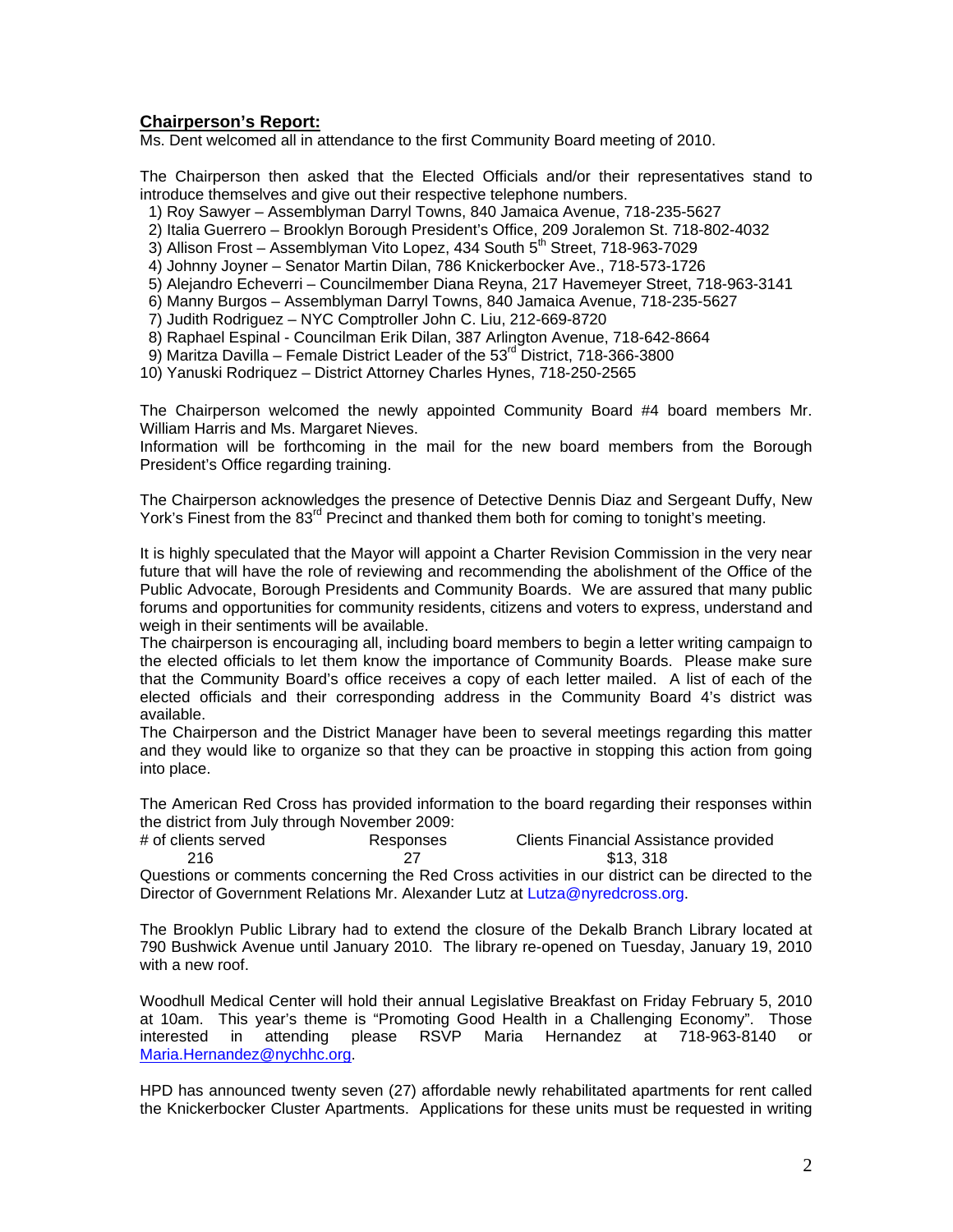and post marked by February 18, 2010. Locations are: 187 and 194 Eldert Street, 248 Cornelia Street, 309 Schaefer Street and 708, 784 and 818 Knickerbocker Avenue.

### **District Manager's Report**

11-30-09: MIMA – Main Street participant selection process where storeowners/keepers will have an opportunity for façade improvements at matching New York State money.

12-2-09: Borough President Marty Markowitz, Brooklyn Coalition on Charter Revision – Each Community Board is asked to assign a delegate to attend meetings. Current focus is establishing a "white paper" which would speak to the importance of the role of Community Boards, the Borough President and the Public Advocate. The Coalition is focusing now on the Community Boards because the board comprise of Board members, District Managers, and Chairpersons of the Boards. The Coalition would like for each community board to name five (5) things that they have done to benefit the community.

This is what I have come up with so far:

- 1. Volunteerism: Local level representatives at no cost to the city. The 50 board members are volunteers who volunteer their time and service to the community at no cost. These volunteers consist of professional people who live, work and/or have vested interest in the community.
- 2. Gate Keepers: Venue for local residents to discuss, complain, inform and suggest information.
- 3. Planners: The board approves, disapprove and add information to projects that would benefit the community.

Any information that could be added to the list would be greatly accepted by the District Manager. 12-08-09: Youth & Education Committee Meeting

12-09-09: District Service Cabinet Meeting – The District Manager met with several agencies including the newly assigned Manager Mr. Greenstein of the Hope Gardens Management Building.

It was suggested to the District Manager that she contact NYC TLC regarding issues of livery cabs who do not conform to the rules specifically around the base.

12-29-09: Housing and Land Use Committee Meeting

1-6-10: Executive Committee Meeting

1-13-10: Economic Development Committee Meeting

1-14-10: Civic and Religious Committee Meeting

1-19-10:  $83<sup>rd</sup>$  Precinct Community Council Committee is held every  $3<sup>rd</sup>$  Tuesday of the month at the 83<sup>rd</sup> Precinct. Those in attendance can have an opportunity to speak with the Commanding Officer and/or his Sergeants, Lieutenants and specialized units of the police department. Issues can also be discussed after the meeting if one does not want to express their issues in front of others. All are welcomed.

During the month of March 2010 there will be a special presentation given by NYS Senator Martin Dilan on the importance of the Census.

The NY Blood Center has noted that in communities where there are minorities specifically Latinos and African American they are not donating blood enough. The Board would like to sponsor a blood drive in the community hopefully this spring.

Wyckoff heights Medical Center's Emergency Department will be undergoing construction in several locations throughout the Adult and pediatric Emergency Department including the Triage and Registration areas. It is anticipated that construction will be completed by the end of the month.

Applications for the one-bedroom apartments are currently available for prospective buyers interested in the 320 Sterling Street Cooperative located in Crown Heights Brooklyn. On Thursday January  $21<sup>st</sup>$  at 6pm, there will be a free informational seminar that will discuss the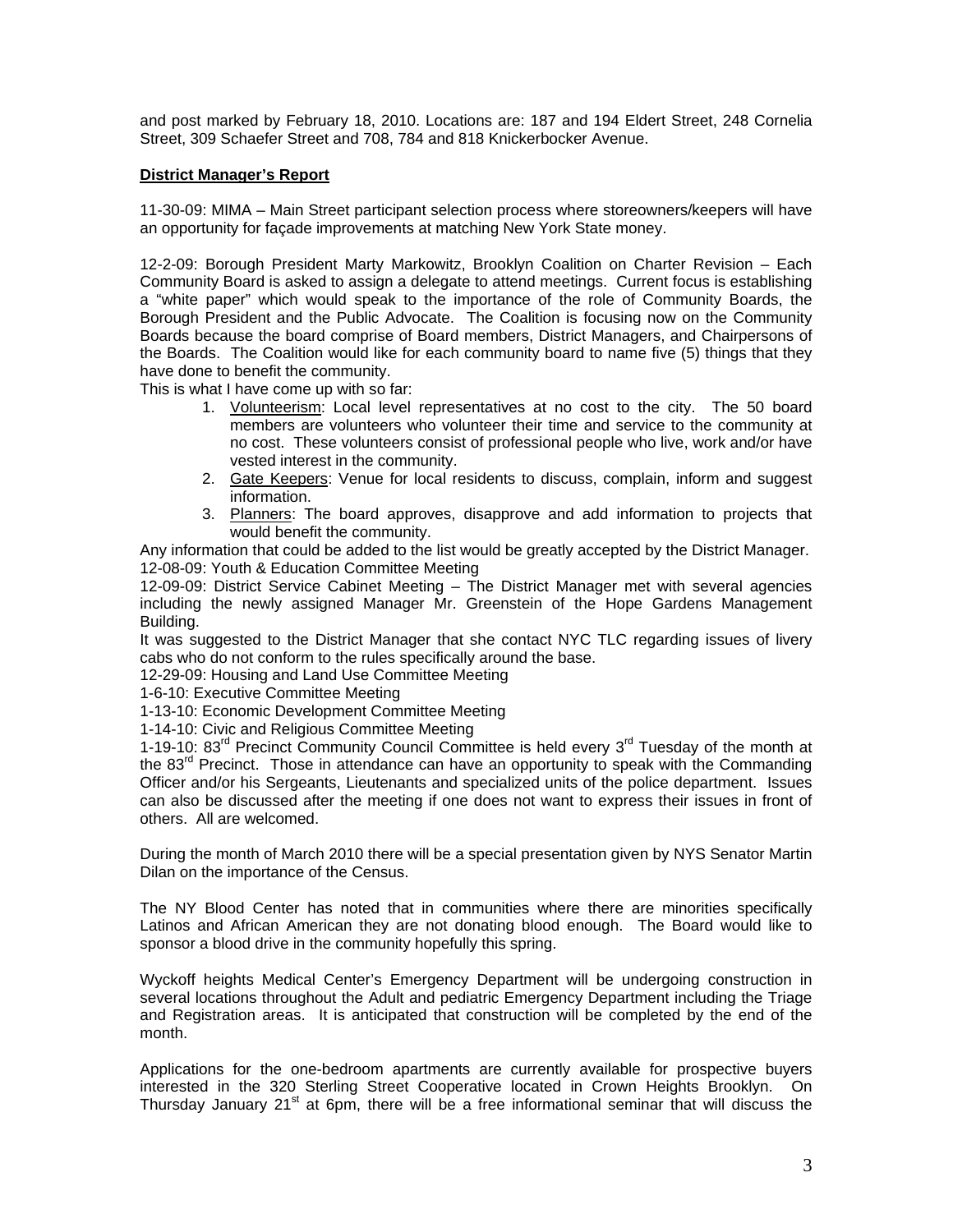application process, layout, eligibility, and the responsibilities of Co-op owners. The location of the event: Eastern Parkway Library, 1044 Eastern Parkway (corner of Schenectady Ave.) Brooklyn, NY 11213. Those interested in attending must register by calling 718-469-4679.

Community Board #4 new website is up, web address is: www.nyc.gov/brooklyncb4 The website consists of information:

- About CB4
- History of Bushwick
- **Officers Listing**
- **Minutes**
- **Newsletters**
- Elected Officials and their phone #s
- Resources: Liquor license forms and link to the liquor authority's website, street activity permit process with the street closing denial list, senior citizen housing listing, hospital and clinic listing, fire department phone numbers and address listing, and much more
- Community Links: D.O.T., Sanitations Department, Building Department, NYC.Gov, Up in Flames and much more

The District Manager, Nadine Whitted thanked her staff member Sharon Fludd for working diligently on accomplishing this project.

The Chairperson, Ms. Dent thanked the District Manager for her comprehensive report and for professionalism.

## **Committee Reports:**

**Civic and Religious Committee -** Elvena Davis Committee Chairperson, highlighted information from the January 14<sup>th</sup> CRC meeting: Discussion of the  $5<sup>th</sup>$  Annual Community Board #4 Parade will be held on Brooklyn/Queens Day Thursday, June 3, 2010. Theme of this years parade is "Bushwick Youths let's go Higher in Education". The route will be: Start at IS 383 playground to Knickerbocker Avenue, Knickerbocker to Stanhope Street, Stanhope to Bushwick Avenue, Bushwick to Palmetto Street, Palmetto to Central Avenue and Central to 422 Central and Woodbine Street.

Community Board #4 will be honoring some of the highest achievers in Bushwick which will include High School, Middle School and Elementary Schools.

The valedictorian will be the Grand Marshall and the salutatorian will also be honored. The CRC will work with the Youth & Education Committee in order to get the job done. The board is thinking about giving savings bonds to the higher achievers to encourage them to continue their education.

The next CRC meeting will be February  $11<sup>th</sup>$  at 6pm.

Ms. Dent suggested that the committee get in contact with the elected officials and the local store owners so that they can perhaps help with the saving bonds for the children.

The Civic & Religious Committee Report was accepted by Ms. Martha Brown and second by Ms. Gladys Puglla-Jimenez. All members are in favor.

**Economic Development Committee**, Mr. Odolph Wright Committee Chairperson:

NYC Department of Cultural Affairs percent for Art-Request for Qualifications

The New York City Department of Cultural Affairs (DCLA) percent for Art Program in conjunction with the Department of Design and Construction (DDC) and Department of Transportation (DOT) invites artists to submit qualifications and letter of interest to be considered for panel review and the opportunity to be considered as finalists for the commission of permanent artwork for DOT plaza sites throughout the city. Over the course of Fiscal Years 2010 and 2011 six artists will be selected to incorporate their permanent art and design into one of six plaza locations. All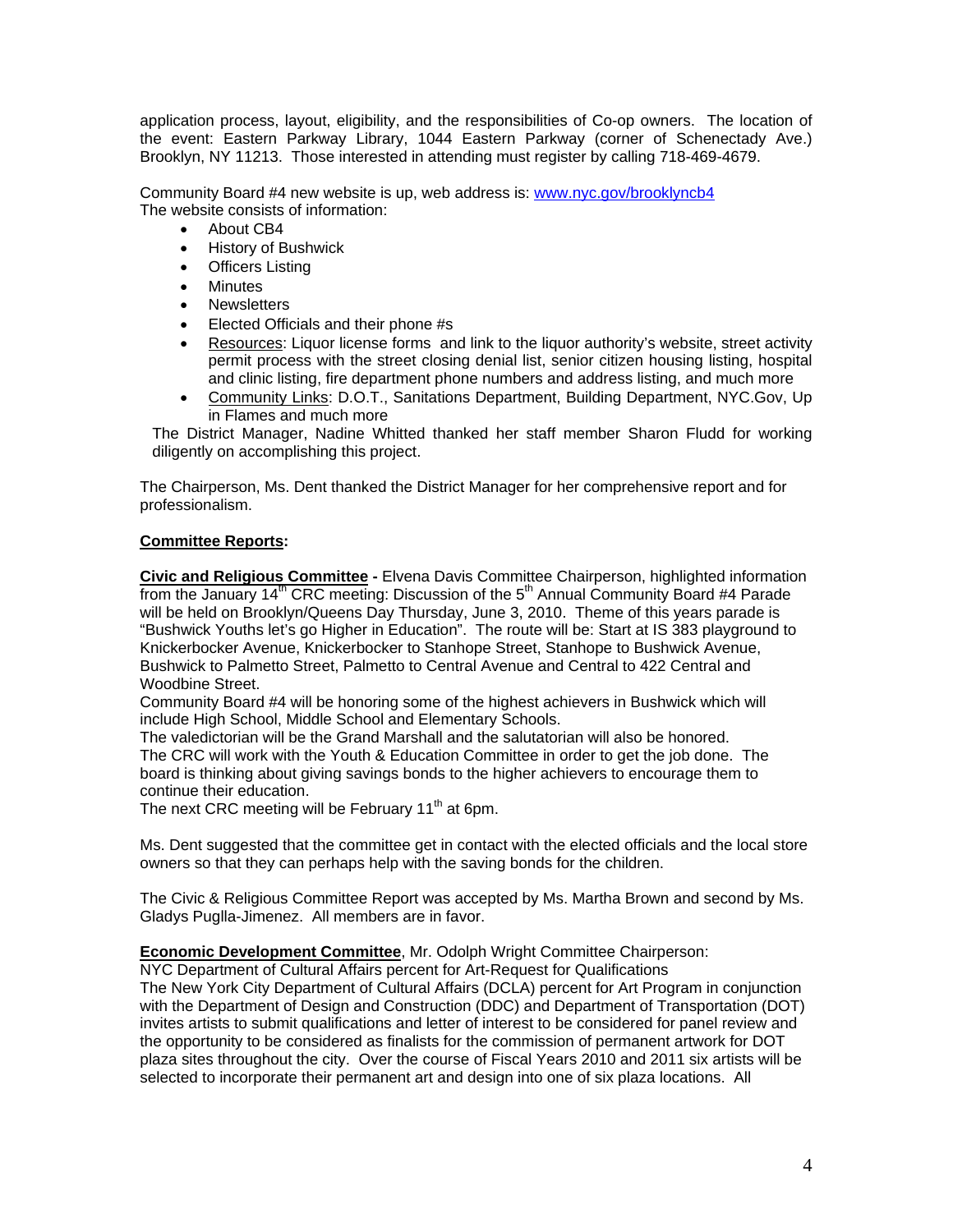responses must be received by the Department of Cultural Affairs Percent for Art program, Artist Image Registry, at the address specified below no later than 5:00pm EST on February 22, 2010. The site for the Bushwick:

Knickerbocker Plaza - Knickerbocker Avenue (Knickerbocker between Myrtle and Greene Avenues)

Nonprofit partner: Ridgewood Bushwick Senior Citizen Council, Inc. (RBSCC) Initial proposal for plaza: To create a plaza at the landing of the elevated train (M) station.

The Board will be looking into how they can bring about more Banking facilities in Bushwick. Anyone that has information on how to bring this about is asked to contact the board.

The Economic Development Committee Report was accepted by Ms. Elvena Davis and second by Mr. David Russell. All members are in favor.

**Housing and Land Use Committee**, Ms. Martha Brown Committee Chairperson – Meeting held Tuesday, December 29, 2009:

Mr. Raul Rubio will be giving a presentation on the BOA (Brownfield Opportunity Area) at the HLU Committee February's meeting.

There are new demolition notification requirement as of December 2, 2009 from the Department of Buildings. Contractors must follow new requirements for notifying the Buildings Department before starting full and partial demolition work. These requirements are outlined in the Chapter 33 §BC3306 of the 2208 Construction code.

Ms. Martha Brown asked the board to read her minutes for more information.

The Housing and Land Use Committee Report was accepted by Ms. Gladys Puglla-Jimenez and second by Ms. Elvena Davis. All members are in favor.

**Public Safety Committee**, Ms. Barbara Smith Committee Chairperson – Meeting held Tuesday, December 1, 2009.

We are in the process of trying to get some restaurants and bar owners to change their business hours. Some businesses would like to open from 12pm to 4am. The Board feels that these long hours will not be fair to their neighbors.

Ms. Smith stated that Community Board #4 is not trying to put anyone out of business with the approval or non-approval of their liquor license, the information that the board receives comes directly from the 83<sup>rd</sup> Precinct and 911. The committee is working with the business owners in order to get their paper work in order.

The Public Safety Committee Report was accepted by Mr. Cyril Joseph and second by Ms. Joanne Grant. All members are in favor.

**Youth and Education Committee,** Ms. Virgie Jones Committee Chairperson – Meeting held Tuesday, December 8, 2009:

Ms. Jones welcomed CEC High School Representative Mr. Steven Ochoa, he is 17 years old and he attends Bushwick Leaders High School.

Items Discussed:

1) Mr. Woodson of Opportunities for a Better Tomorrow – spoke about the services offered by the non-profit organization whose focus is education and employment. The Resource Center addresses the needs of everyone, not just youths. Location: 280 Wyckoff Avenue (entrance on the Gates Avenue side)

Out of School Youth Program is at three sites: Sunset Park, Wyckoff/Gates and Flushing/Broadway and are for 17-21 years olds who are disconnected with the school system and are looking for a job.

Adult Training Programs: Offers skills such as clerical, trade-up skills so that they might transition or upgrade at their current position. This program ends up with job placement. Adults Employment Services provides training and employment assistance to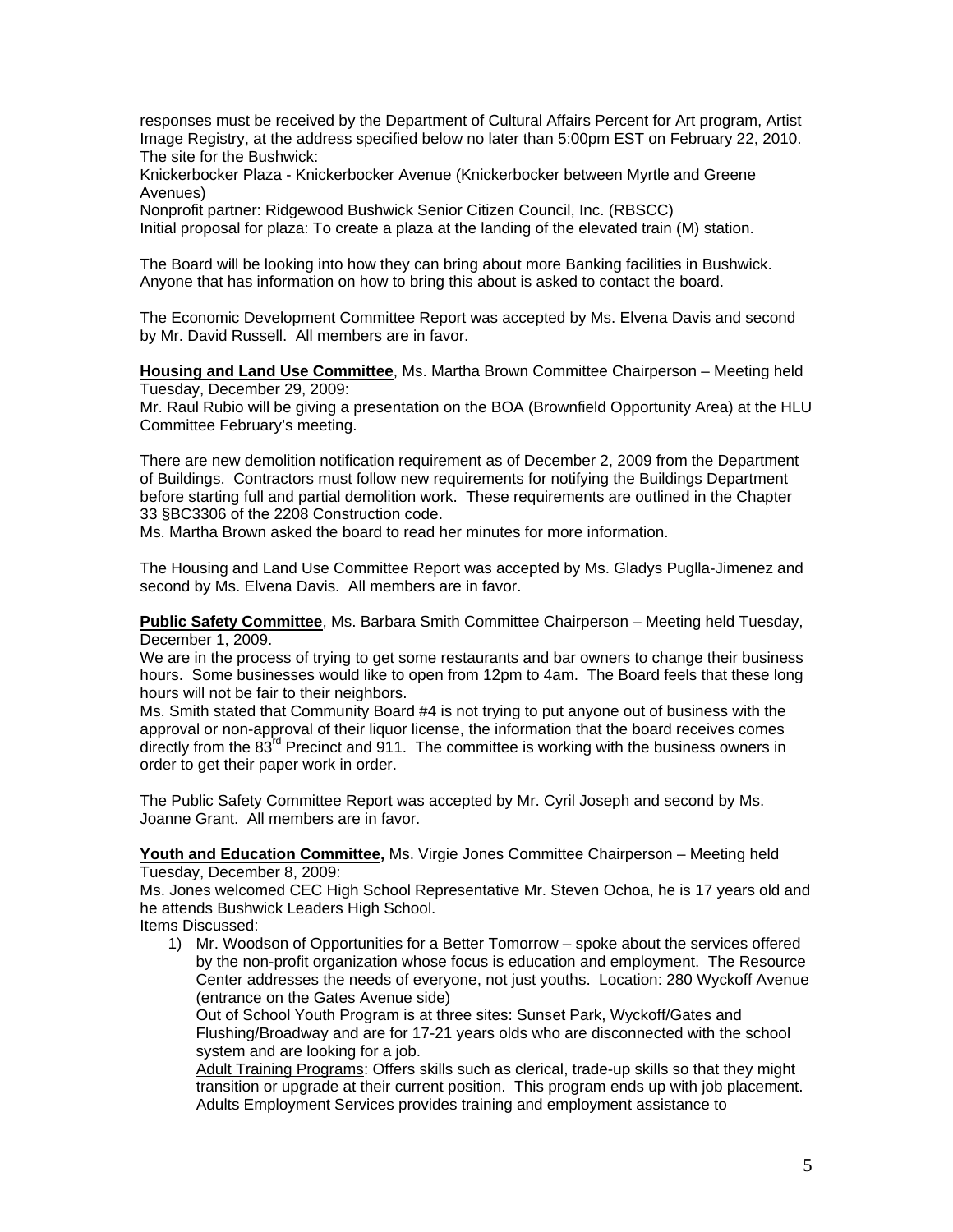unemployed and under employed adults. Opportunities for a Better tomorrow also has a very good partnership relationship with the NYS Department of labor Work force where they offer Individual Training Grant vouchers for individuals looking to take a course that would help them to be marketable.

- 2) Academy of Urban Planning located at the Bushwick Campus at 400 Irving Avenue Principal Ms. Monique Darrisaw gave a presentation on the update of the school. Ms. Darrisaw also stated that the Harbor School will be leaving the school and it is her hope that the space used by the exiting school will be used by another school who have shown interest in the space which include: Frances Perkins and an English Language learners School. Ms. Darrisaw asked for support for the following items:
	- Installation of central air conditioning in the Bushwick Campus auditorium which would benefit the schools of the campus and the entire community.
	- Upgrading the computer labs students use technology in class to post and respond to assignments and to gather information.

The next YEC meeting will be held on Tuesday February 9, 2010 at 143 Himrod Street at 5:30pm. The Youth and Education Committee Report was accepted by Ms. Mary McClellan and second by Ms. Barbara Smith. All members are in favor.

Ms. Dent commended the committee chairpersons for the excellent job that they are doing and asked their members continue to support them by attending the meetings.

#### **New Business**

Committee recommendation: ULURP for the Public Hearing item for the Knickerbocker Commons project #C100162HAKCEQR#10HPD015K in the matter of an application submitted by the Housing Preservation & Development (1) in pursuant to article 16 of the General municipal Law of NYS for (a) the designation of property located at 295 Eldert Street (block #3414 lots 1), 801,799 and 797 Knickerbocker Avenue (Block 3413 lots 2-4) as an Urban Development Action Area and (b) an Urban Development Action Area project for such area and (2) and pursuant to Section 197 c of the NYC Charter for the disposition of such property to a developer to be selected by HPD: to facilitate development of a six story building tentatively known as Knickerbocker Common, which approximately 24 residential units and community facility space, to be developed under the NYS Housing Trust. The period for Community Board review begins on Wednesday, January 13, 2010 and must be completed by March 15, 2010.

A roll call vote was taken and 38 members present were in favor except for 1 abstention by Ms. Maria Gomez who is an employee of RBSCC.

The ULURP was passed.

### **Announcements:**

Mr. Roger Beckford, Beacon Program located at 125 Covert Street will now be open on Saturdays. Basketball, Arts &Craft, etc. will be available from 9am-5pm for children in grades 1 to 8. Those children who are not registered with the Beacon program can register for the program with their parents.

Jason Andrew: New gallery open called "Store Front", located at 16 Wilson Avenue. Laura Braslow: The next Arts in Bushwick Festival, March 6-7, 2010. Registration for artist and musicians is now open for those who want to perform music, dance, and theater, etc. can register at www.artsinbushwick.wordpress.com until February 5<sup>th</sup>.

Rachel Fuentes, RBSCC, Inc., - Main Street funding is still available for Myrtle Avenue between Menahan Street & Gates Avenue, Irving Avenue between Bleecker Street & Myrtle and Knickerbocker Avenue between Dekalb Avenue and Starr Street. If you own a building or a business in those areas please call Rachel or Victoria at 718-484-8553

Ridgewood Bushwick Senior Citizen Council, Inc. & the Department of Transportation are working together to build a plaza at the corner of Myrtle and Knickerbocker Avenues. Artists from the Bushwick Community are invited to apply. Please contact Rachel Fuentes if you are interested in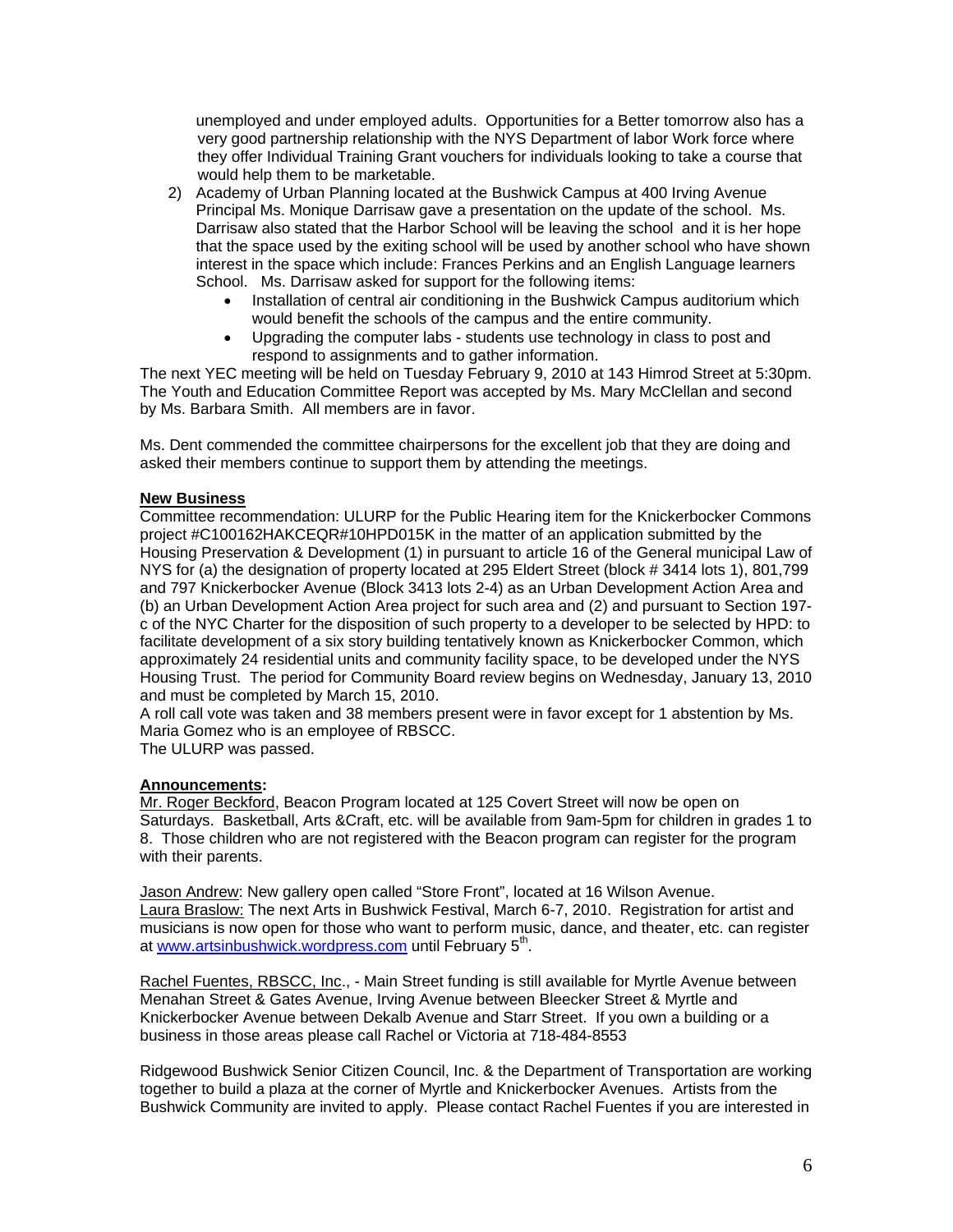applying. Help is also available in preparing for the application. (For more information see the above Economic Development Committee Report)

Evelyn Ortiz, NYC Health Department – The District Public Health Office is Launching Health Initiative and participation is needed. The Health Department would like to partner with the Bushwick community and the sounding areas to launch a citywide initiative called "Text for Babies". Studies show that mostly all pregnant women have a cell phone. The initiative will allow who are participating to send these mothers of newborns a healthy text messages to encourage them to have healthy babies.

Brooklyn Knows – Coming soon!!!

- The Health Department would like to make sure that everyone in Brooklyn is tested for HIV.
- Sweets and Sugar beverages

Mary McClellan, Community Representative of Broadway Bushwick Community Coalition: The next meeting will be held at 871 Bushwick Avenue (corner of Himrod Street) on Thursday January 21, 2010 at 7:00pm on improving the community. The topic: Dog poop The problem is causing and can cause us and our children to be sick.

Noel Laymen, Bushwick Starr Theatre: located at 207 Starr Street between Wyckoff and Irving Avenues. Next show: "New Hope City" it is post apocalyptic Rock & Roll Show presented by a local band called Pass Kontrol. The event will run Thursdays- Saturdays, starting February 11, 2010 weekend and the next two weekends February 18-20 and 25-27. The show is rated PG-13, it is not recommended for young children but they feel that it would be OK for teenagers. Tickets are \$10 online (\$12 walk-ins) All shows start at 8PM For tickets: www.thebushwickstarr.org

Italia Guerrero, Marty Markowitz's office: Board members whose term will be expiring this year should have already received their renew application in the mail. Members are asked to notarize and return the application to the Borough Presidents office by February 22, 2010. Non-board members are invited to apply for membership by calling Ms. Guerrero at 718-802-4032 or by contacting the District Office and an application will be mailed to you.

Marty's Brooklyn Sweetheart, February 12, 2010 for couples who have been married for 50 years or more. If interested please call Ms. Guerrero at 718-802-4032.

Steven Ochoa, CEC High School Representative: Topic: Schools that are closing or being phrased out.

Meeting: Brooklyn Tech High School, January 26, 2010 at 6:00pm For information: Betty Zohar at 718-722-6936 or bzohar@uft.org

Alejandro Echeverri, Council Member Diana Reyna: South Bushwick Residences Association monthly meeting will be held on February 2, 2010 at 6:30-8:00pm at the Dekalb Library, 790 Bushwick Avenue, Brooklyn, NY 11221.

Topic: Organizing for America

- Get involved with President's Obama's agenda regarding Immigration, Health Care and New Energy and Education
- Learn about OFA's role in changing the way politics is done in Washington, DC and across the country
- Get involved in major political causes within your Community
- Gain the skills, tools and knowledge you need to organize with OFA in your community

Guest Speaker: Keith Kinch, New York State Deputy Field Director, Organizing for America-NY http://www.barackobama.com